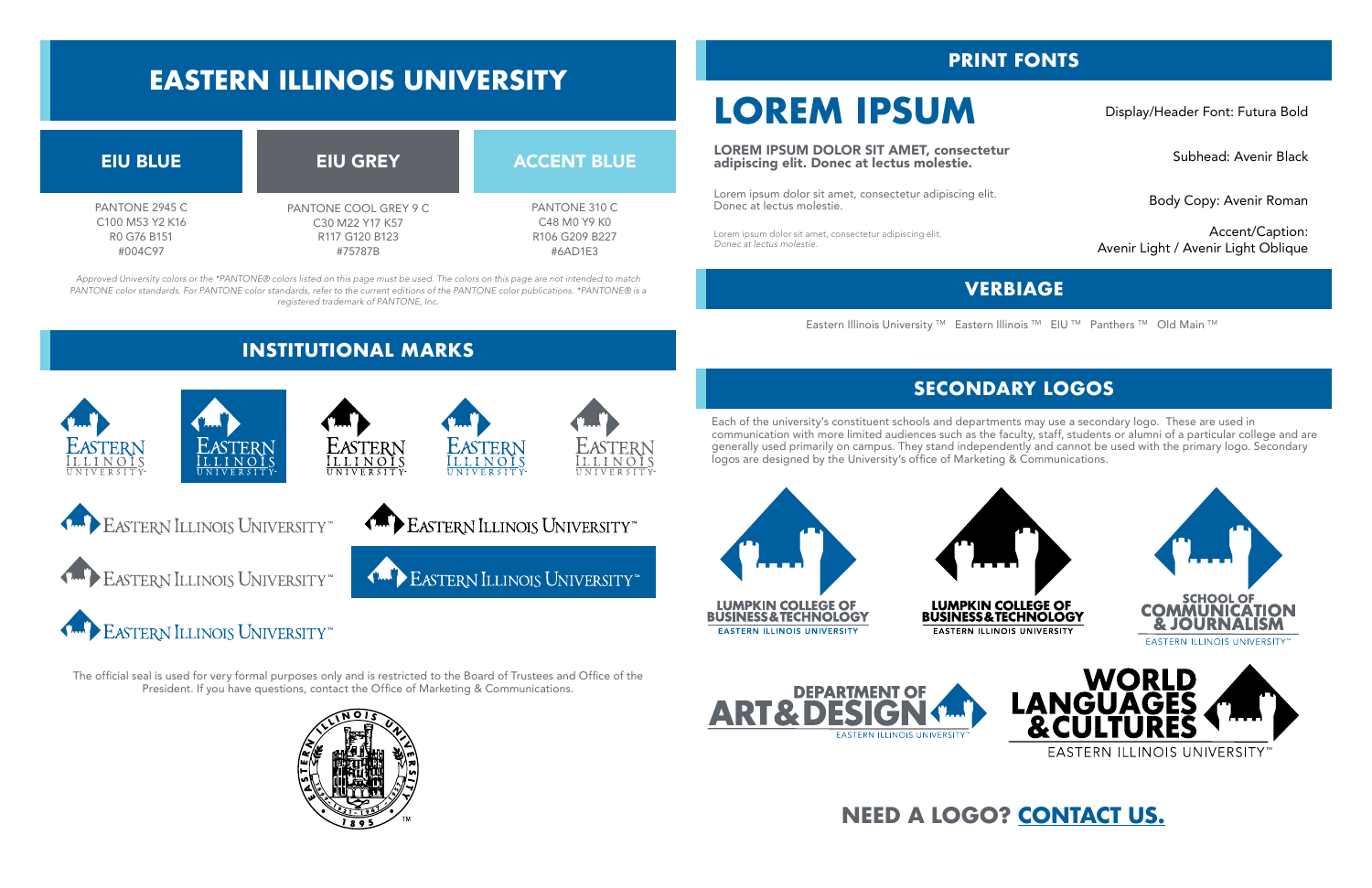

## LOGO IDENTITY GUIDE

Questions about this guide should be directed to:

Christy Kilgore, Director, University Marketing & Communications [ckilgore@eiu.edu](mailto:ckilgore@eiu.edu)

## MARKETING & BRANDING GUIDELINES

For information on our current design, typography and photo guidelines in accordance with the current brand strategies and marketing initiatives, please [download the EIU Brand Guide](https://www.eiu.edu/umac/EIUBrandGuide.pdf).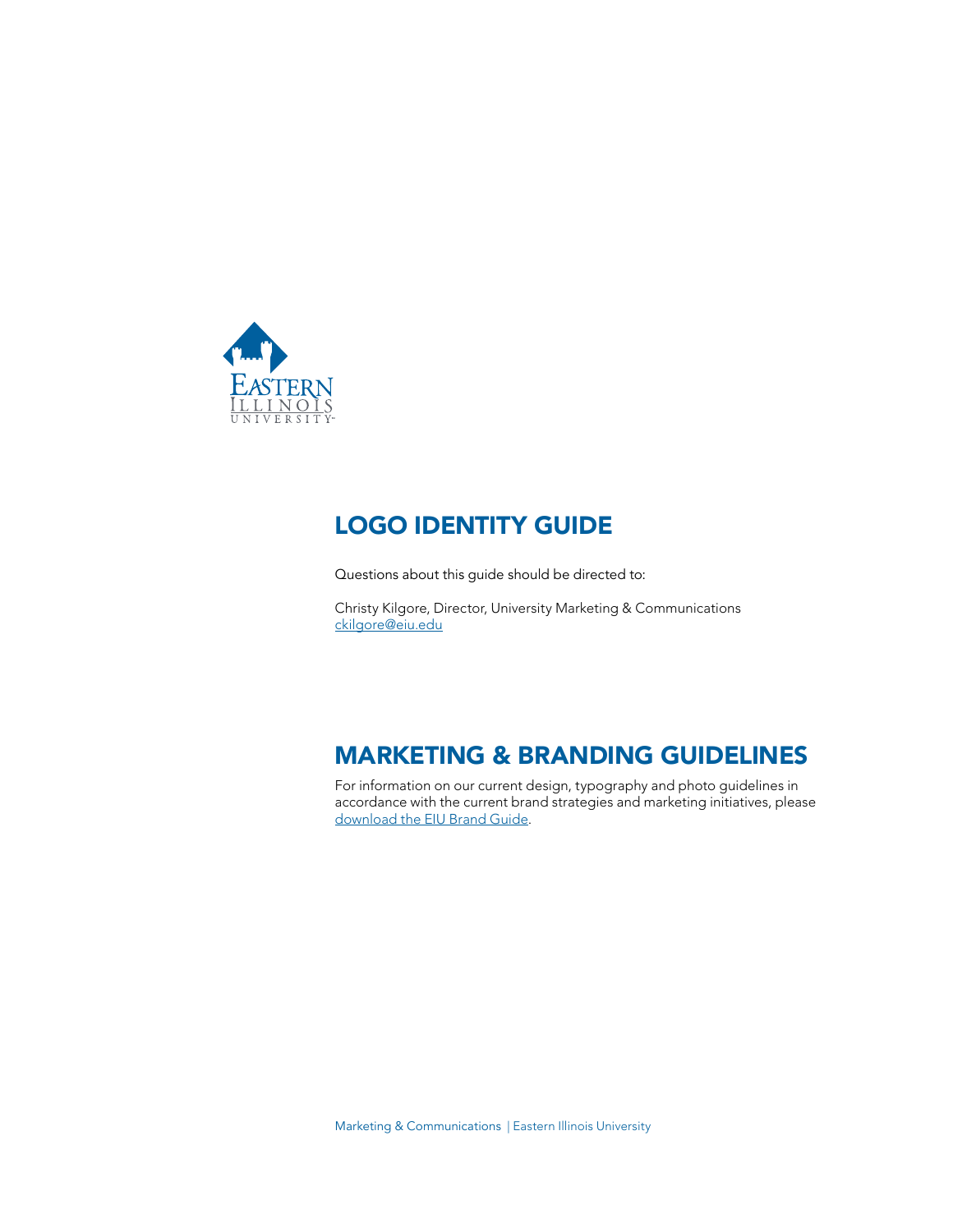### WHY DO WE NEED AN LOGO GUIDE?

Eastern Illinois University is a multi-faceted institution made up of multiple schools and programs.

Each of these entities has its own audience and distinct voice. Yet, all parts of the university should reinforce our core identity and visual foundation so that all interacting audiences make the connection to Eastern Illinois University. A strong visual identity provides the unifying elements necessary for consistent expression of EIU's message and helps make telling Eastern's story easier. In short, it helps us speak with one, unified voice. That's particularly important for communications which will be used off-campus. While we see ourselves as a collection of diverse interests and activities, those off campus – and particularly our supporters and our prospective students – want and need to see us as a unified whole. Anything short of that unified image is counter-productive to our goals.

At the same time, this guide is intended to be responsive to the varied needs of those engaged in ongoing communications with our various publics. The guidelines permit and encourage faculty and staff – and especially communications professionals -- to support their respective school, department or unit but to do so in a manner that is consistent with, and supportive of the University's over-arching positioning.

These guidelines are governed by EIU's Internal Governing Policy 91.1 -- Standards for Off-Campus Communications -- which states:

All electronic, print, and media communications designed for distribution offcampus will follow standards outlined in the EIU Logo Identity Guide and the EIU Brand Guidelines.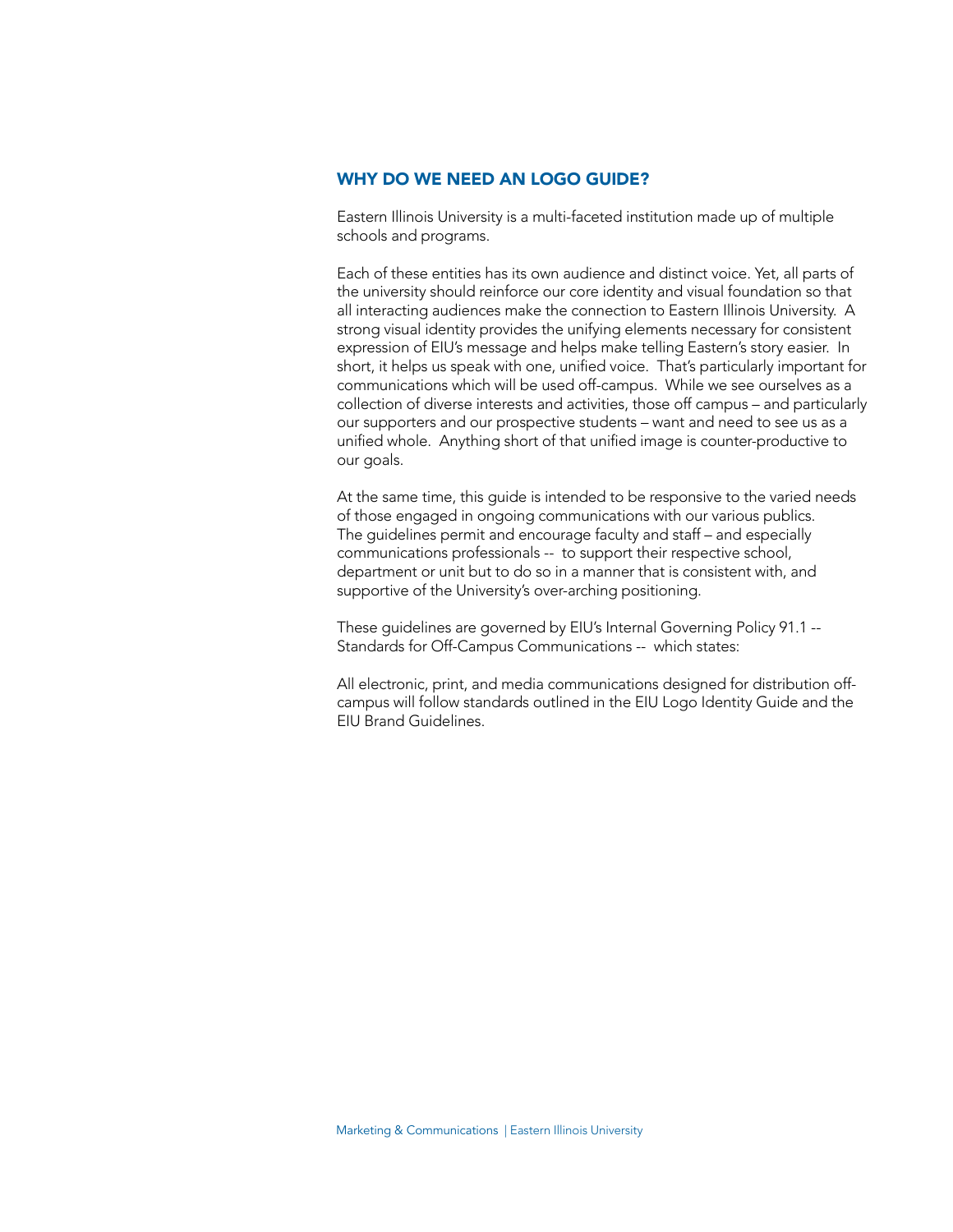#### EASTERN ILLINOIS UNIVERSITY'S OFFICIAL LOGOS

Eastern's logo is comprised of two elements: the mark and the logo type.



In some cases, a more horizontal layout of the logo may be more appropriate. In that case, this is the accepted variation.



However, the logo should always be used in its entirety. The individual components are not to be used individually. In addition, understand that:

- The logo is the property of Eastern Illinois University and is a trademark of EIU.
- The logo is used for official university communications. Any other use such as usage by partner schools must be cleared by the office of Marketing & Communications. Any use on clothing or merchandise must be approved by the university's licensing agent. (Contact information appears at the end of this guide.)
- The logo may not be modified
- There are several allowable color variations (see page 7) but ONLY those color variations are allowed
- There should be a protected clear space around the logo to ensure greater visual impact. To determine the appropriate amount of clear space, use the width of the U in University.
- The logo may be enlarged or reduced, but the height to width ratio must not change.
- Do not scale portions of the logo separately
- Do not distort or rotate the logo
- Do not embellish or underline any part of the logo or add a drop shadow
- Use the appropriate size or dpi setting for the logo use. In general print logos should be reproduced at 300 dpi at size while web use calls for a 96 dpi logo at size. Do not use a logo of inadequate resolution (e.g. copying a logo from the web for use in a print publication.)

#### TM: TRADEMARK

A trademark is a distinctive sign (typically a name, word, phrase, logo, symbol, design, image or combination of these elements) used by an organization to identify itself, and to distinguish the organization from other organizations.

#### Eastern's trademarks include... OUR NAME:

Eastern Illinois University Eastern Illinois University Panthers

OR ANY PART OF OUR NAME:

Eastern Eastern Illinois EIU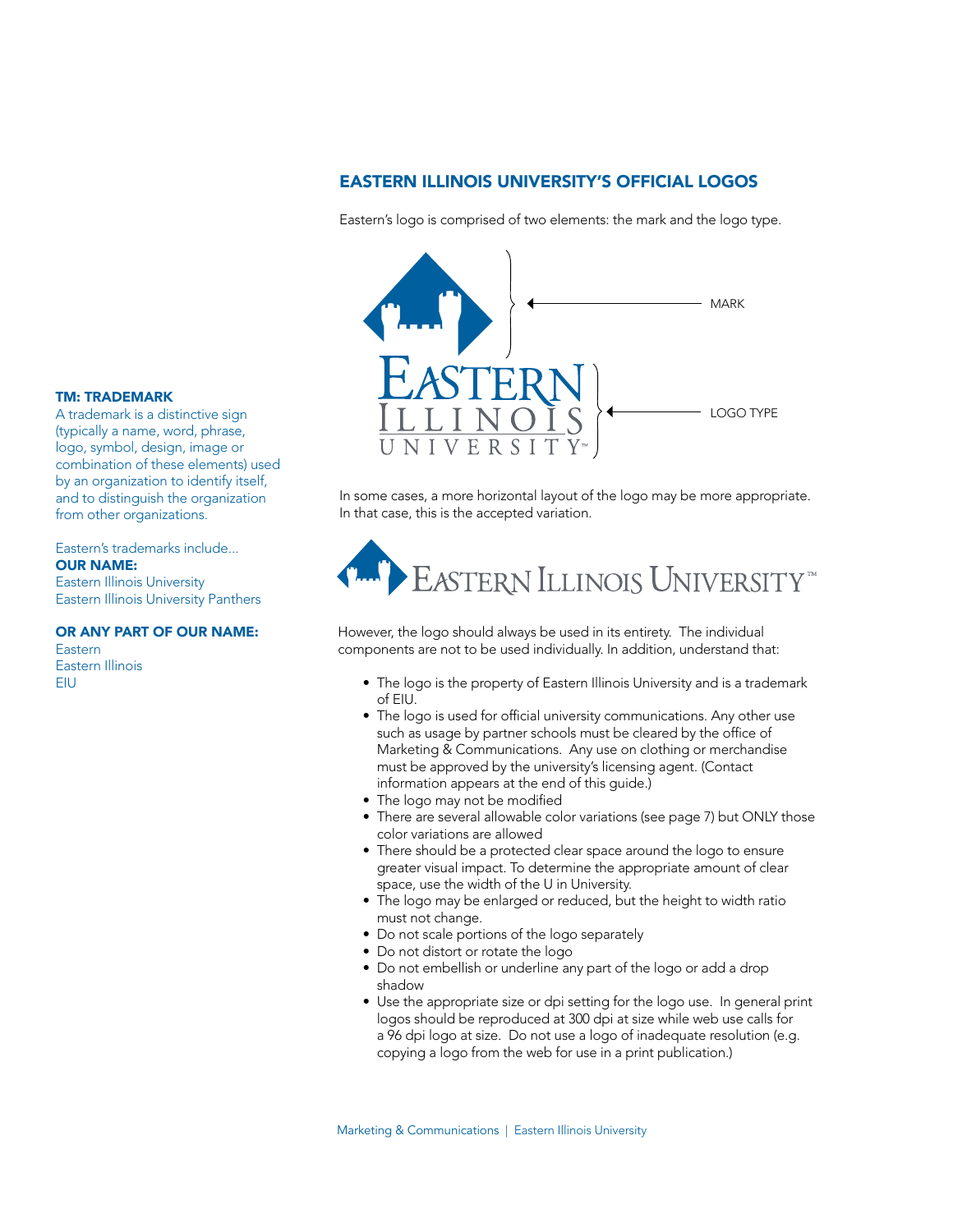#### SECONDARY LOGOS

Each of the university's constituent schools and certain operations such as housing and health services may use the following type of identifier. These are used in communication with more limited audiences such as the faculty, staff, students or alumni of a particular college and are generally used primarily on campus. They are not to be used for more general communications about the university as a whole. In addition, they stand independently and cannot be used with the primary logo. Again, the concept is to avoid a multiplicity of logos which compete with the primary logo and identity of the university and which confuse the public. Secondary logos need to be designed in conjunction with the University's office of Marketing & Communications.



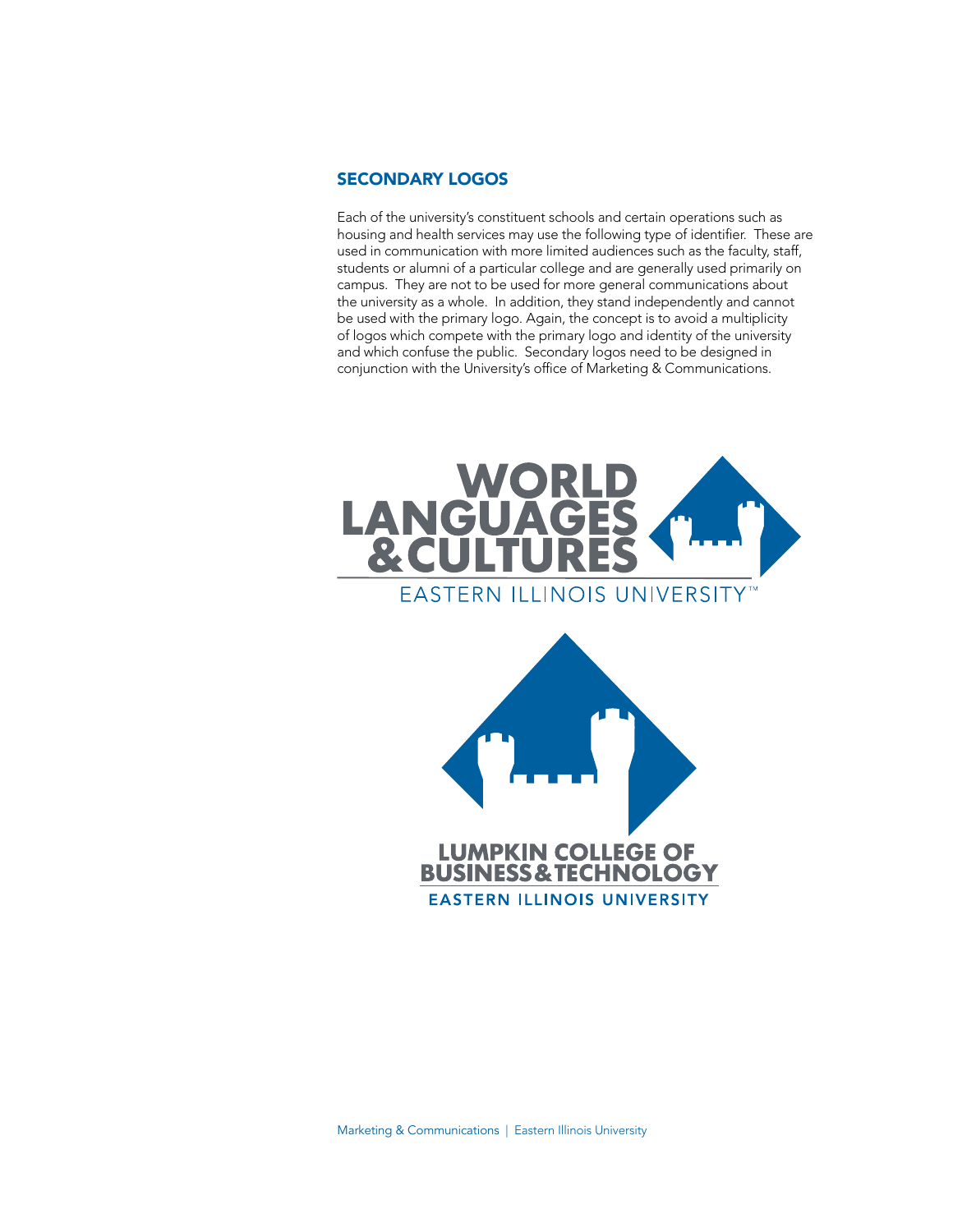#### WHAT NOT TO DO

Here are some examples of unacceptable use of the logo. It should never be used in any of the following fashions:



Do not STRETCH or TILT the logo.



Do not color the mark with any color other than official colors and don't place it in front of gradients.



Do not separate the mark from the logotype.



Do not embellish the mark with fancy patterns or use the "castle" shape as the frame for a photo.



Do not flip the mark .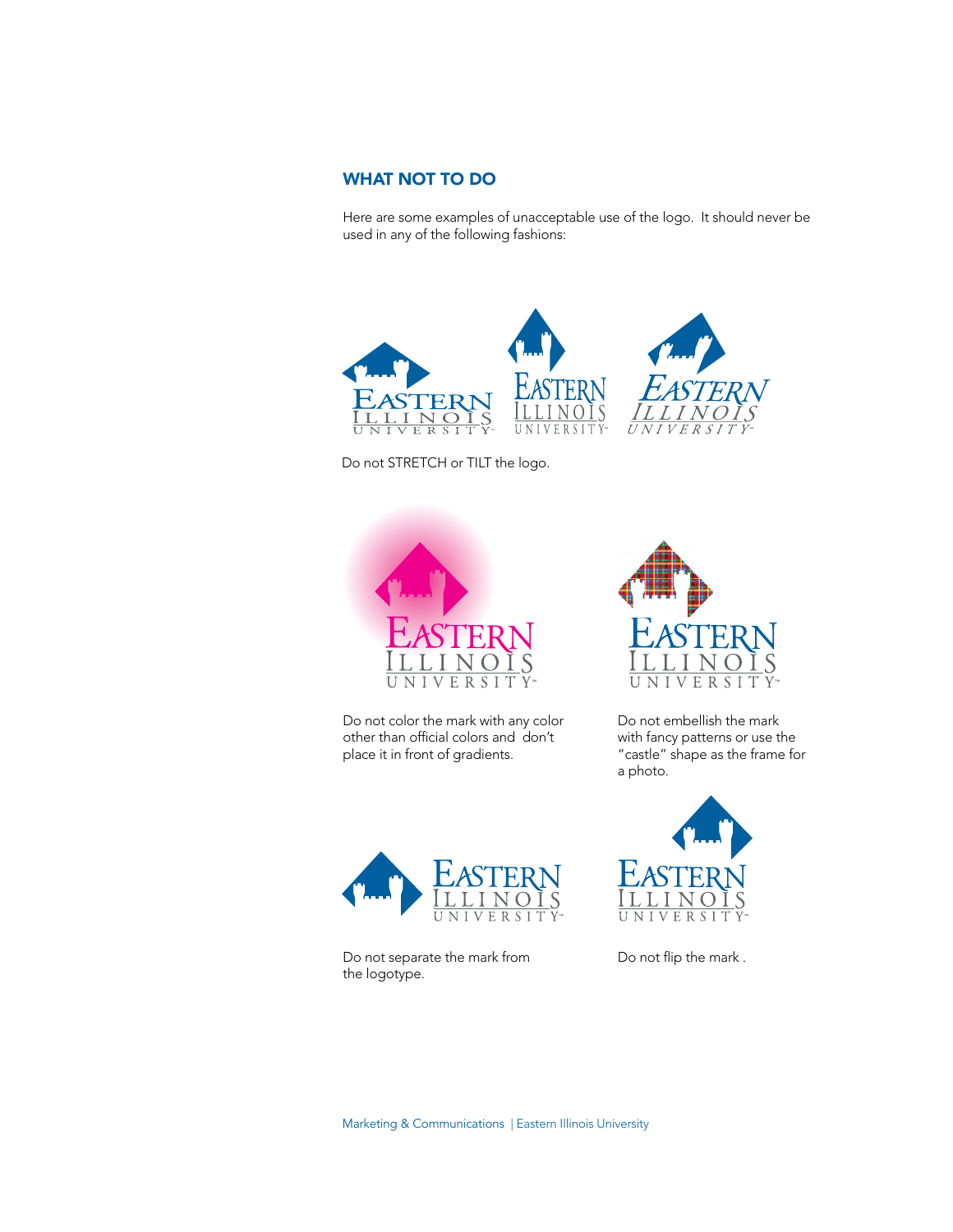### EASTERN ILLINOIS UNIVERSITY'S ATHLETICS LOGO

The official logo of the EIU athletics program is the panther. This is not an alternative to the university logo for general use and should be reserved for use in conjunction with athletics. It should also never be used in combination with the university's main logo or any of the secondary logos noted above.

The panther has gone through many variations in the history of the university, but the logo shown below is the only one in current use. Earlier incarnations might be used in a strictly historical connection, but are not authorized for current use. In addition, "Billy the Panther" is a mascot and not a substitute for the logo and should not be used in that fashion.

The panther should always face to the right – reversing its direction is not allowed.

As with the primary and secondary logos, the use of the panther logo is governed by EIU Athletics and by the university's licensing agent. Contact information is provided at the end of this guide.



#### EASTERN ILLINOIS UNIVERSITY'S OFFICIAL SEAL

The official seal is used for very formal purposes only and is restricted to the Board of Trustees and Office of the President. If you have questions, contact the Office of Marketing & Communications.

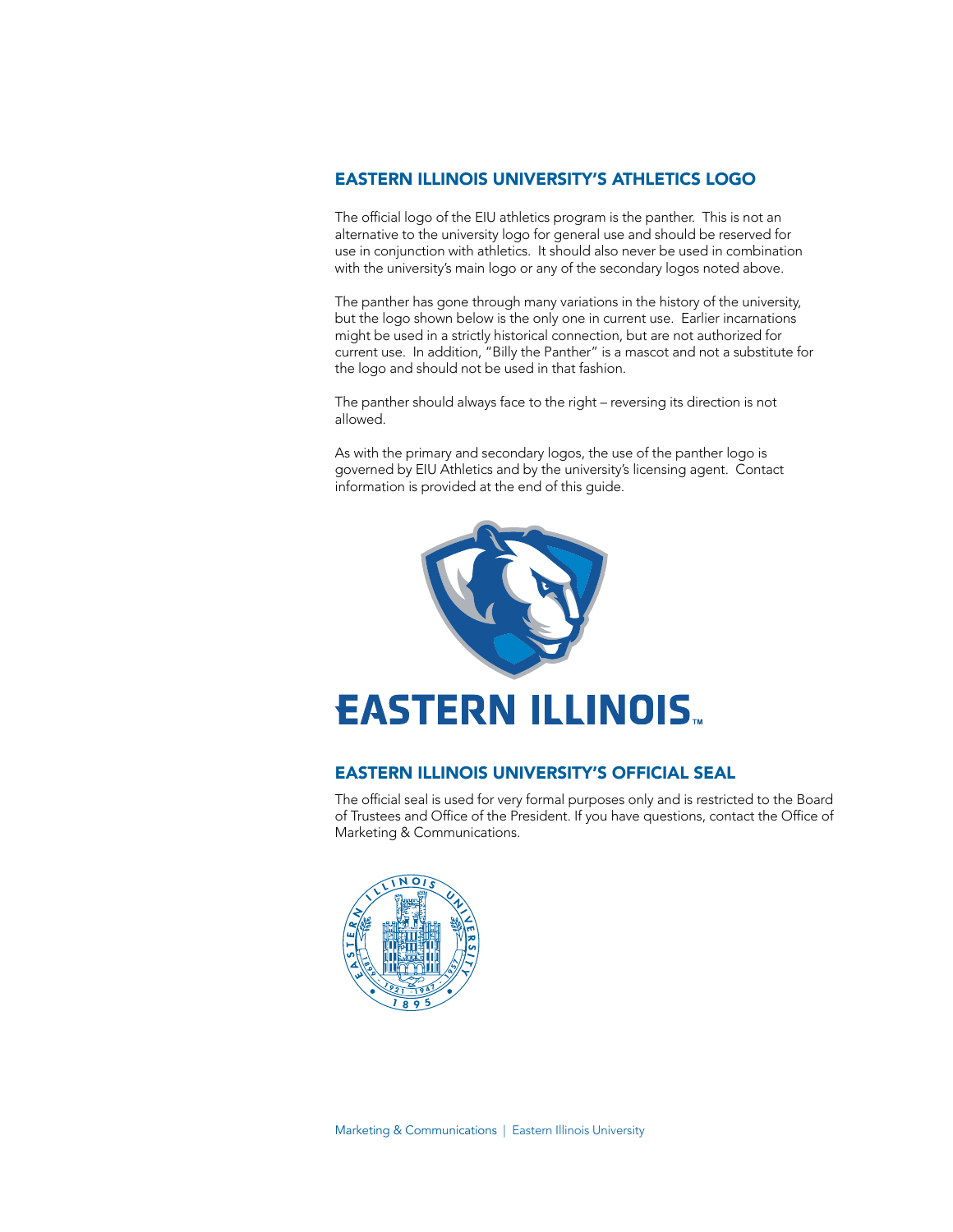#### EASTERN ILLINOIS UNIVERSITY'S OFFICIAL COLORS

Eastern Illinois University's official colors are an integral part of our visual identity. However, in certain instances, color may not be an option. In that case, the logo may be printed entirely in black or in black and gray as in these examples:



If a screen of black is used to produce the gray variation, a screen of 60 percent should be specified. And, if there is any question about the gray becoming unreadable, use the black-only version.

However, where color is available, the logo should be produced in the following official colors:



#### Acceptable Alternatives

For uncoated papers, the following options are also available:

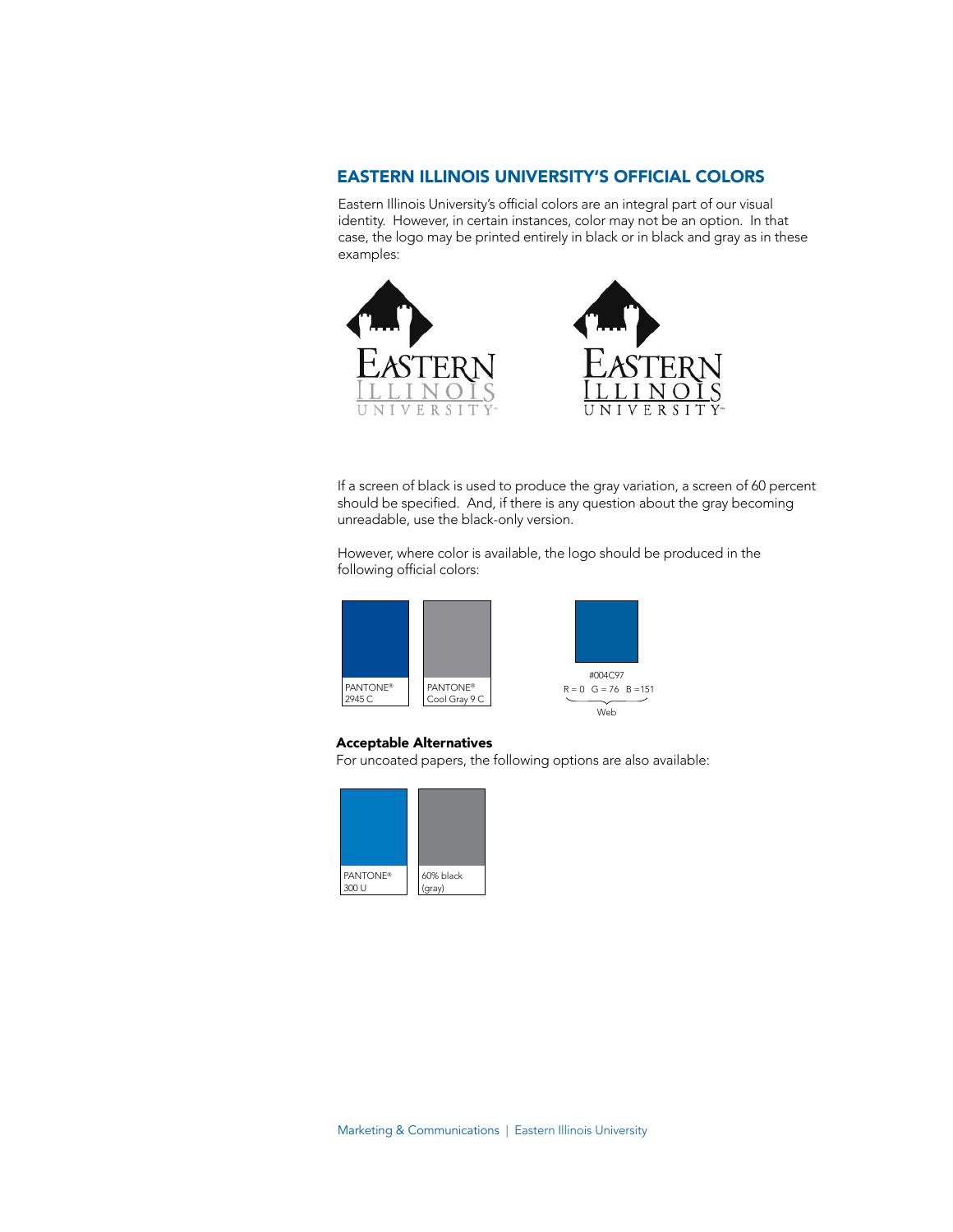#### OFFICIAL LOGO TYPEFACE

Eastern's logo uses a modified version of ITC Garamond Book.

*ITC Garamond Book*

Most importantly, use fonts that are easy for your audience to read without getting tired. Avoid script and highly decorative fonts.

*Z ap fino* Comic Sans

#### MARKETING & BRANDING GUIDELINES

For information on our current design, typography and photo guidelines in accordance with the current brand strategies and marketing initiatives, please download the EIU Brand Guideline.